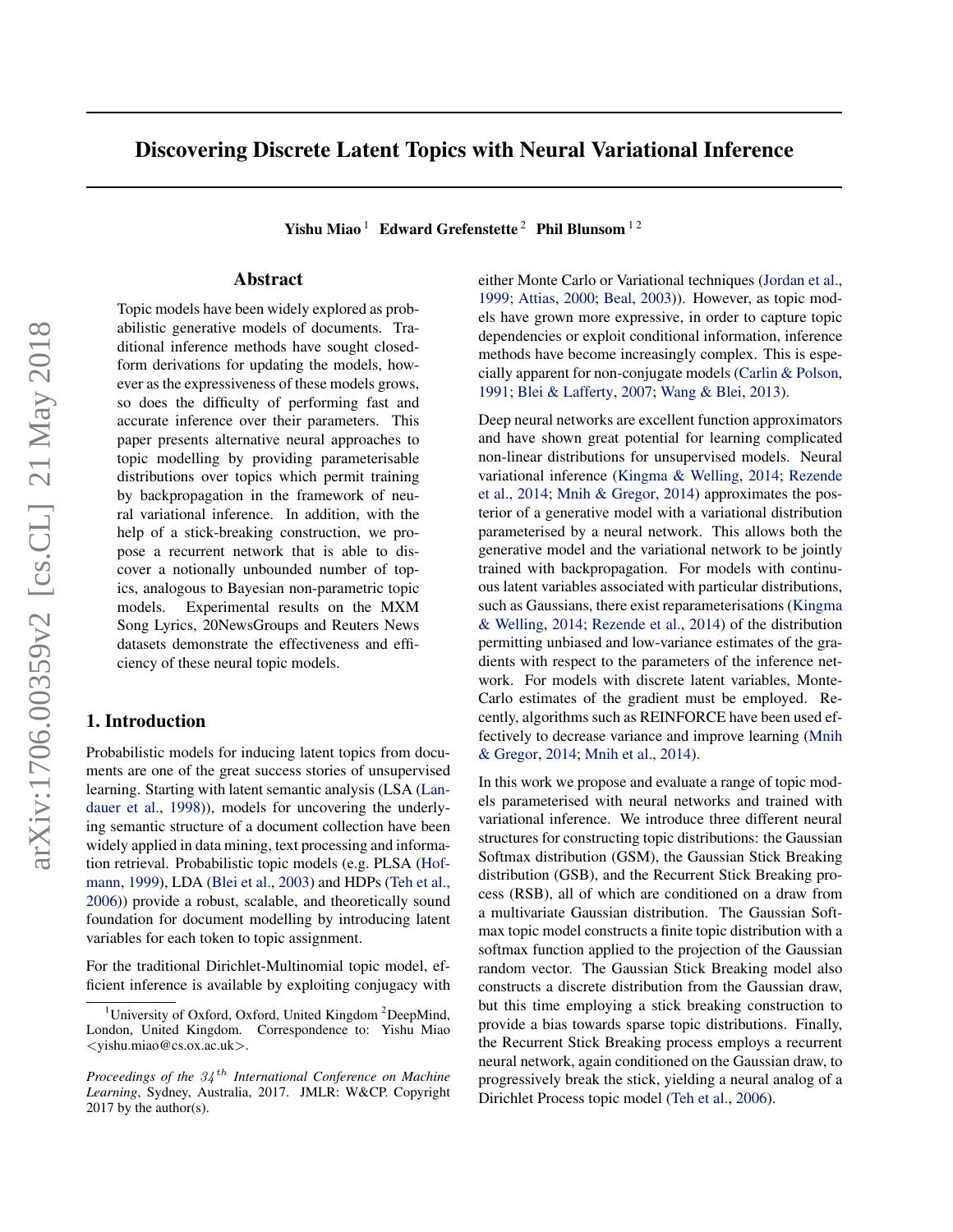<span id="page-1-0"></span>Our neural topic models combine the merits of both neural networks and traditional probabilistic topic models. They can be trained efficiently by backpropagation, scaled to large data sets, and easily conditioned on any available contextual information. Further, as probabilistic graphical models, they are interpretable and explicitly represent the dependencies amongst the random variables. Previous neural document models, such as the neural variational document model (NVDM) [\(Miao et al.,](#page-8-0) [2016\)](#page-8-0), belief networks document model [\(Mnih & Gregor,](#page-8-0) [2014\)](#page-8-0), neural auto-regressive document model [\(Larochelle & Lauly,](#page-8-0) [2012\)](#page-8-0) and replicated softmax [\(Hinton & Salakhutdinov,](#page-8-0) [2009\)](#page-8-0), have not explicitly modelled latent topics. Through evaluations on a range of data sets we compare our models with previously proposed neural document models and traditional probabilistic topic models, demonstrating their robustness and effectiveness.

### 2. Parameterising Topic Distributions

In probabilistic topic models, such as LDA [\(Blei et al.,](#page-8-0) [2003\)](#page-8-0), we use the latent variables  $\theta_d$  and  $z_n$  for the topic proportion of document d, and the topic assignment for the observed word  $w_n$ , respectively. In order to facilitate efficient inference, the Dirichlet distribution (or Dirichlet process [\(Teh et al.,](#page-8-0) [2006\)](#page-8-0)) is employed as the prior to generate the parameters of the multinomial distribution  $\theta_d$  for each document. The use of a conjugate prior allows the tractable computation of the posterior distribution over the latent variables' values. While alternatives have been explored, such as log-normal topic distributions [\(Blei & Laf](#page-8-0)[ferty,](#page-8-0) [2006;](#page-8-0) [2007\)](#page-8-0), extra approximation (e.g. the Laplace approximation [\(Wang & Blei,](#page-9-0) [2013\)](#page-9-0)) is required for closed form derivations. The generative process of LDA is:

$$
\theta_d \sim \text{Dir}(\alpha_0), \quad \text{for } d \in D
$$
  
\n
$$
z_n \sim \text{Multi}(\theta_d), \quad \text{for } n \in [1, N_d]
$$
  
\n
$$
w_n \sim \text{Multi}(\beta_{z_n}), \quad \text{for } n \in [1, N_d]
$$

where  $\beta_{z_n}$  represents the topic distribution over words given topic assignment  $z_n$  and  $N_d$  is the number of tokens in document d.  $\beta_{z_n}$  can be drawn from another Dirichlet distribution, but here we consider it a model parameter.  $\alpha_0$ is the hyper-parameter of the Dirichlet prior and  $N_d$  is the total number of words in document d. The marginal likelihood for a document in collection D is:

$$
p(d|\alpha_0, \beta) = \int_{\theta} p(\theta|\alpha_0) \prod_{n} \sum_{z_n} p(w_n|\beta_{z_n}) p(z_n|\theta) d\theta.
$$
 (1)

If we employ mean-field variational inference, the updates for the variational parameters  $q(\theta)$  and  $q(z_n)$  can be directly derived in closed form.

In contrast, our proposed models introduce a neural network to parameterise the multinomial topic distribution. The generative process is:

$$
\theta_d \sim \mathbf{G}(\mu_0, \sigma_0^2), \quad \text{ for } d \in D
$$
  
\n
$$
z_n \sim \text{Multi}(\theta_d), \quad \text{ for } n \in [1, N_d]
$$
  
\n
$$
w_n \sim \text{Multi}(\beta_{z_n}), \quad \text{ for } n \in [1, N_d]
$$

where  $G(\mu_0, \sigma_0^2)$  is composed of a neural network  $\theta =$  $g(x)$  conditioned on a isotropic Gaussian  $x \sim N(\mu_0, \sigma_0^2)^1$ . The marginal likelihood is:

$$
p(d|\mu_0, \sigma_0, \beta) = \int_{\theta} p(\theta|\mu_0, \sigma_0^2)
$$
 (2)  

$$
\prod_{n} \sum_{z_n} p(w_n|\beta_{z_n}) p(z_n|\theta) d\theta.
$$

Compared to Equation (1), here we parameterise the latent variable  $\theta$  by a neural network conditioned on a draw from a Gaussian distribution. To carry out neural variational inference [\(Miao et al.,](#page-8-0) [2016\)](#page-8-0), we construct an inference network  $q(\theta|\mu(d), \sigma(d))$  to approximate the posterior  $p(\theta|d)$ , where  $\mu(d)$  and  $\sigma(d)$  are functions of d that are implemented by multilayer perceptrons (MLP). By using a Gaussian prior distribution, we are able to employ the re-parameterisation trick [\(Kingma & Welling,](#page-8-0) [2014\)](#page-8-0) to build an unbiased and low-variance gradient estimator for the variational distribution. Without conjugacy, the updates of the parameters can still be derived directly and easily from the variational lower bound. We defer discussion of the inference process until the next section. Here we introduce several alternative neural networks for  $q(x)$  which transform a Gaussian sample x into the topic proportions  $\theta$ .

### 2.1. The Gaussian Softmax Construction

In deep learning, an energy-based function is generally used to construct probability distributions [\(LeCun et al.,](#page-8-0) [2006\)](#page-8-0). Here we pass a Gaussian random vector through a softmax function to parameterise the multinomial document topic distributions. Thus  $\theta \sim G_{\text{GSM}}(\mu_0, \sigma_0^2)$  is defined as:

$$
x \sim \mathcal{N}(\mu_0, \sigma_0^2)
$$

$$
\theta = \text{softmax}(W_1^T x)
$$

where  $W_1$  is a linear transformation, and we leave out the bias terms for brevity.  $\mu_0$  and  $\sigma_0^2$  are hyper-parameters which we set for a zero mean and unit variance Gaussian.

#### 2.2. The Gaussian Stick Breaking Construction

In Bayesian non-parametrics, the stick breaking process [\(Sethuraman,](#page-8-0) [1994\)](#page-8-0) is used as a constructive definition of the Dirichlet process, where sequentially drawn Beta

<sup>1</sup>Throughout this presentation we employ diagonal Gaussian distributions. As such we use  $N(\mu, \sigma^2)$  to represent the Gaussian distributions, where  $\sigma^2$  is the diagonal of the covariance matrix.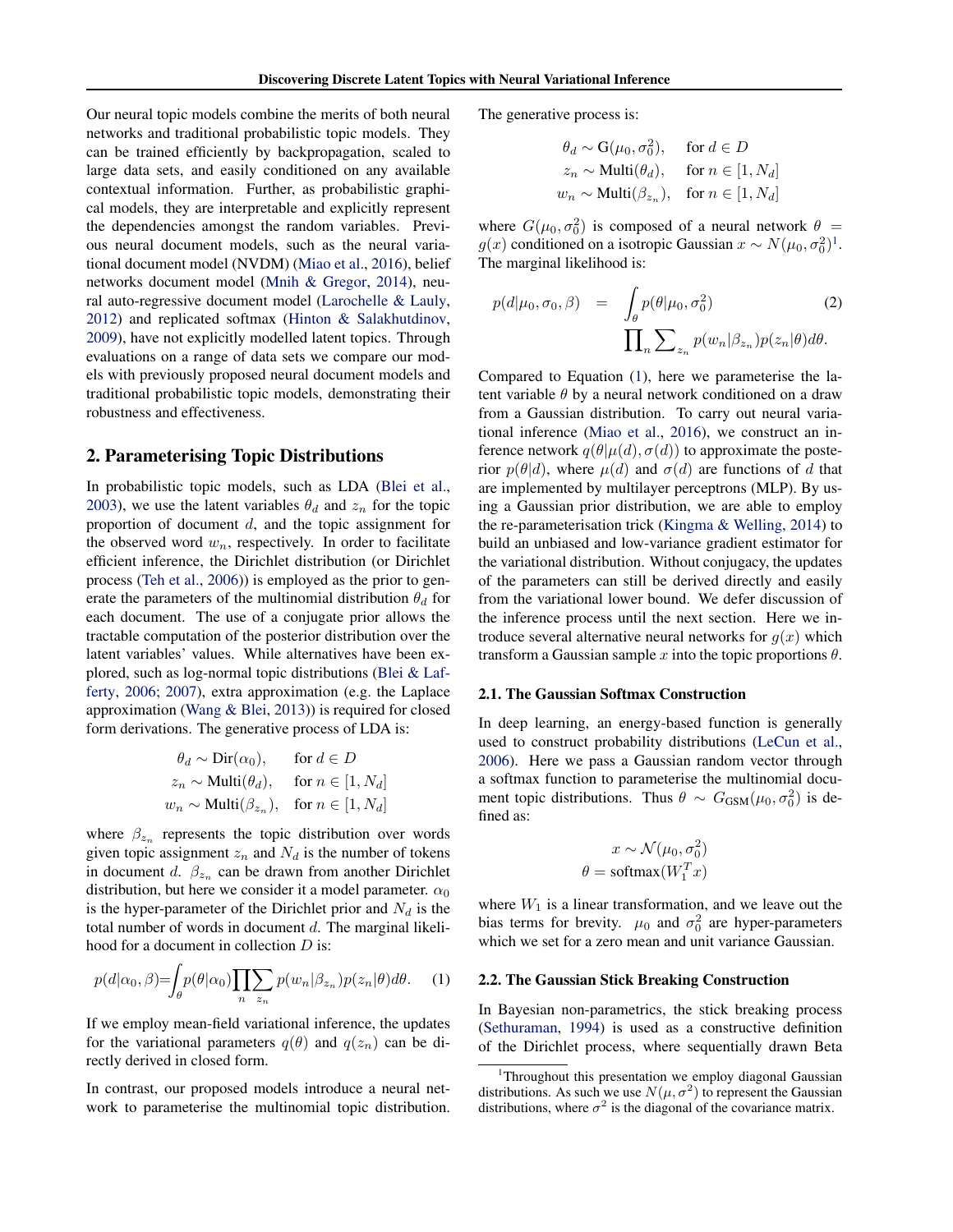

Figure 1. The Stick Breaking Construction.

random variables define breaks from a unit stick. In our case, following [Khan et al.](#page-8-0) [\(2012\)](#page-8-0), we transform the modelling of multinomial probability parameters into the modelling of the logits of binomial probability parameters using Gaussian latent variables. More specifically, conditioned on a Gaussian sample  $x \in \mathbb{R}^H$ , the breaking proportions  $\eta \in \mathbb{R}^{K-1}$  are generated by applying the sigmoid function  $\eta =$  sigmoid $(W_2^T x)$  where  $W \in \mathbb{R}^{H \times K-1}$ . Starting with the first piece of the stick, the probability of the first category is modelled as a break of proportion  $\eta_1$ , while the length of the remainder of the stick is left for the next break. Thus each dimension can be deterministically computed by  $\theta_k = \eta_k \prod_{i=1}^{k-1} (1 - \eta_i)$  until  $k = K-1$ , and the remaining length is taken as the probability of the  $K$ th category  $\theta_K = \prod_{i=1}^{K-1} (1 - \eta_i).$ 

For instance assume  $K = 3$ ,  $\theta$  is generated by 2 breaks where  $\theta_1 = \eta_1$ ,  $\theta_2 = \eta_2(1 - \eta_1)$  and the remaining stick  $\theta_3 = (1 - \eta_2)(1 - \eta_1)$ . If the model proceeds to break the stick for  $K = 4$ , the remaining stick  $\theta_3$  is broken into  $(\theta'_3, \theta'_4)$ , where  $\theta'_3 = \eta_3 \cdot \theta_3$ ,  $\theta'_4 = (1 - \eta_3) \cdot \theta_3$  and  $\theta_3 = \theta'_3 + \theta'_4$ . Hence, for different values of K, it always satisfies  $\sum_{k=1}^{K} \theta_k = 1$ . The stick breaking construction  $f_{SB}(\eta)$  is illustrated in Figure 1 and the distribution  $\theta \sim G_{\text{GSB}}(\mu_0, \sigma_0^2)$  is defined as:

$$
\begin{array}{rcl}\nx & \sim & \mathcal{N}(\mu_0, \sigma_0^2) \\
\eta & = & \text{sigmoid}(W_2^T x) \\
\theta & = & f_{\text{SB}}(\eta)\n\end{array}
$$

Although the Gaussian stick breaking construction breaks exchangeability, compared to the stick breaking definition of the Dirichlet process, it does provide a more amenable form for neural variational inference. More interestingly, this stick breaking construction introduces a nonparametric aspect to neural topic models.

#### 2.3. The Recurrent Stick Breaking Construction

Recurrent Neural Networks (RNN) are commonly used for modelling sequences of inputs in deep learning. Here we consider the stick breaking construction as a sequential



Figure 2. The unrolled Recurrent Neural Network that produces the stick breaking proportions  $\eta$ .

draw from an RNN, thus capturing an unbounded number of breaks with a finite number of parameters. Conditioned on a Gaussian latent variable  $x$ , the recurrent neural network  $f_{SB}(x)$  produces a sequence of binomial logits which are used to break the stick sequentially. The  $f_{RNN}(x)$  is decomposed as:

$$
h_k = \text{RNN}_{\text{SB}}(h_{k-1})
$$
  

$$
\eta_k = \text{sigmoid}(h_{k-1}^T x)
$$

where  $h_k$  is the output of the kth state, which we feed into the next state of the  $RNN_{SB}$  as an input. Figure 2 shows the recurrent neural network structure. Now  $\theta \sim G_{\rm RSB}(\mu_0, \sigma_0^2)$ is defined as:

$$
\begin{array}{rcl}\nx & \sim & \mathcal{N}(\mu_0, \sigma_0^2) \\
\eta & = & f_{\text{RNN}}(x) \\
\theta & = & f_{\text{SB}}(\eta)\n\end{array}
$$

where  $f_{SB}(\eta)$  is equivalent to the stick breaking function used in the Gaussian stick breaking construction. Here, the RNN is able to dynamically produce new logits to break the stick *ad infinitum*. The expressive power of the RNN to model sequences of unbounded length is still bounded by the parametric model's capacity, but for topic modelling it is adequate to model the countably infinite topics amongst the documents in a truncation-free fashion.

# 3. Models

Given the above described constructions for the topic distributions, in this section we introduce our family of neural topic models and corresponding inference methods.

### 3.1. Neural Topic Models

Assume we have finite number of topics  $K$ , the topic distribution over words given a topic assignment  $z_n$  is  $p(w_n | \beta, z_n) = \text{Multi}(\beta_{z_n})$ . Here we introduce topic vectors  $t \in \mathbb{R}^{K \times H}$ , word vectors  $v \in \mathbb{R}^{V \times H}$  and generate the topic distributions over words by:

$$
\beta_k = \text{softmax}(v \cdot t_k^T).
$$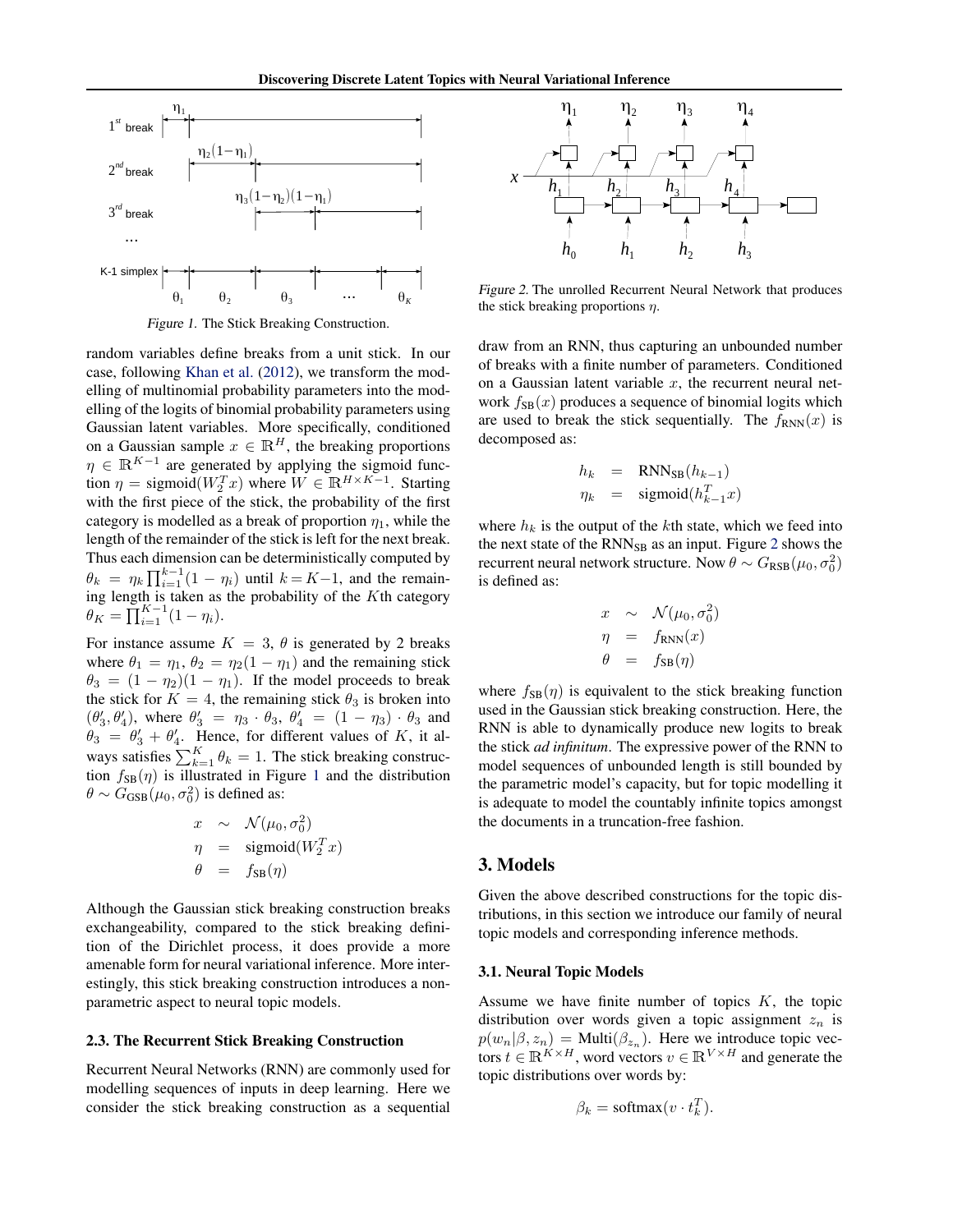<span id="page-3-0"></span>

Figure 3. Network structure of the inference model  $q(\theta \mid d)$ , and of the generative model  $p(d | \theta)$ .

Therefore,  $\beta \in \mathbb{R}^{K \times V}$  is a collection of simplexes achieved by computing the semantic similarity between topics and words. Following the notation introduced in Section [2,](#page-1-0) the prior distribution is defined as  $G(\theta | \mu_0, \sigma_0^2)$  in which  $x \sim \mathcal{N}(x|\mu_0, \sigma_0^2)$  and the projection network generates  $\theta = g(x)$  for each document. Here,  $g(x)$  can be the Gaussian Softmax  $g_{\text{GSM}}(x)$ , Gaussian Stick Breaking  $g_{\text{GSB}}(x)$ , or Recurrent Stick Breaking  $g_{RSB}(x)$  constructions with fixed length RNN<sub>SB</sub>. We derive a variational lower bound for the document log-likelihood according to Equation [\(2\)](#page-1-0):

$$
\mathcal{L}_d = \mathbb{E}_{q(\theta|d)} \left[ \sum_{n=1}^N \log \sum_{z_n} [p(w_n | \beta_{z_n}) p(z_n | \theta)] \right] -D_{KL} \left[ q(\theta|d) || p(\theta | \mu_0, \sigma_0^2) \right]
$$
\n(3)

where  $q(\theta|d)$  is the variational distribution approximating the true posterior  $p(\theta|d)$ . Following the framework of neural variational inference [\(Miao et al.,](#page-8-0) [2016;](#page-8-0) [Kingma &](#page-8-0) [Welling,](#page-8-0) [2014;](#page-8-0) [Rezende et al.,](#page-8-0) [2014\)](#page-8-0), we introduce an inference network conditioned on the observed document d to generate the variational parameters  $\mu(d)$  and  $\sigma(d)$  so that we can estimate the lower bound by sampling  $\theta$  from  $q(\theta|d) = G(\theta|\mu(d), \sigma^2(d))$ . In practise we reparameterise  $\hat{\theta} = \mu(d) + \hat{\epsilon} \cdot \sigma(d)$  with the sample  $\hat{\epsilon} \in \mathcal{N}(0, I)$ .

Since the generative distribution  $p(\theta | \mu_0, \sigma_0^2)$  =  $p(g(x)|\mu_0, \sigma_0^2)$  $= p(x|\mu_0, \sigma_0^2)$  and the variational distribution  $q(\theta|d) = q(g(x)|d) = q(x|\mu(d), \sigma^2(d))$ , the KL term in Equation (3) can be easily integrated as a Gaussian KL-divergence. Note that, the parameterisation network  $g(x)$  and its parameters are shared across all the documents. In addition, given a sampled  $\hat{\theta}$ , the latent variable  $z_n$  can be integrated out as:

$$
\log p(w_n|\beta, \hat{\theta}) = \log \sum_{z_n} \left[ p(w_n|\beta_{z_n}) p(z_n|\hat{\theta}) \right]
$$
  
=  $\log(\hat{\theta} \cdot \beta)$  (4)

Thus there is no need to introduce another variational ap-



Figure 4. The unrolled Recurrent Neural Network that produces the topic-word distributions  $\beta$ .

proximation for the topic assignment  $z$ . The variational lower bound is therefore:

$$
\mathcal{L}_d \approx \hat{\mathcal{L}}_d = \sum_{n=1}^N \left[ \log p(w_n | \beta, \hat{\theta}) \right] - D_{KL} \left[ q(x | d) || p(x) \right]
$$

We can directly derive the gradients of the generative parameters  $\Theta$ , including t, v and  $g(x)$ . While for the variational parameters  $\Phi$ , including  $\mu(d)$  and  $\sigma(d)$ , we use the gradient estimators:

$$
\nabla_{\mu(d)} \hat{\mathcal{L}}_d \quad \approx \quad \nabla_{\hat{\theta}} \hat{\mathcal{L}}_d, \nabla_{\sigma(d)} \hat{\mathcal{L}}_d \quad \approx \quad \hat{\epsilon} \cdot \nabla_{\hat{\theta}} \hat{\mathcal{L}}_d.
$$

Θ and Φ are jointly updated by stochastic gradient backpropagation. The structure of this variational auto-encoder is illustrated in Figure 3.

#### 3.2. Recurrent Neural Topic Models

For the GSM and GSB models the topic vectors  $t \in \mathbb{R}^{K \times H}$ have to be predefined for computing the topic distribution over words  $\beta$ . With the RSB construction we can model an unbounded number of topics, however in addition to the RNN<sub>SB</sub> that generates the topic proportions  $\theta \in \mathbb{R}^{\infty}$  for each document, we must introduce another neural network RNN<sub>Topic</sub> to produce the topics  $t \in \mathbb{R}^{\infty \times H}$  dynamically, so as to avoid the need to truncate the variational inference.

For comparison, in finite neural topic models we have topic vectors  $t \in \mathbb{R}^{K \times H}$ , while in unbounded neural topic models the topics  $t \in \mathbb{R}^{\infty \times H}$  are dynamically generated by RNNTopic and the order of the topics corresponds to the order of the states in RNN<sub>SB</sub>. The generation of  $\beta$  follows:

$$
t_k = \text{RNN}_{\text{Topic}}(t_{k-1}),
$$
  

$$
\beta_k = \text{softmax}(v \cdot t_k^T),
$$

where  $v \in \mathbb{R}^{V \times H}$  represents the word vectors,  $t_k$  is the kth topic generated by  $RNN_{Topic}$  and  $k < \infty$ . Figure 4 illustrates the neural structure of  $RNN<sub>Topic</sub>$ .

For the unbounded topic models we introduce a truncationfree neural variational inference method which enables the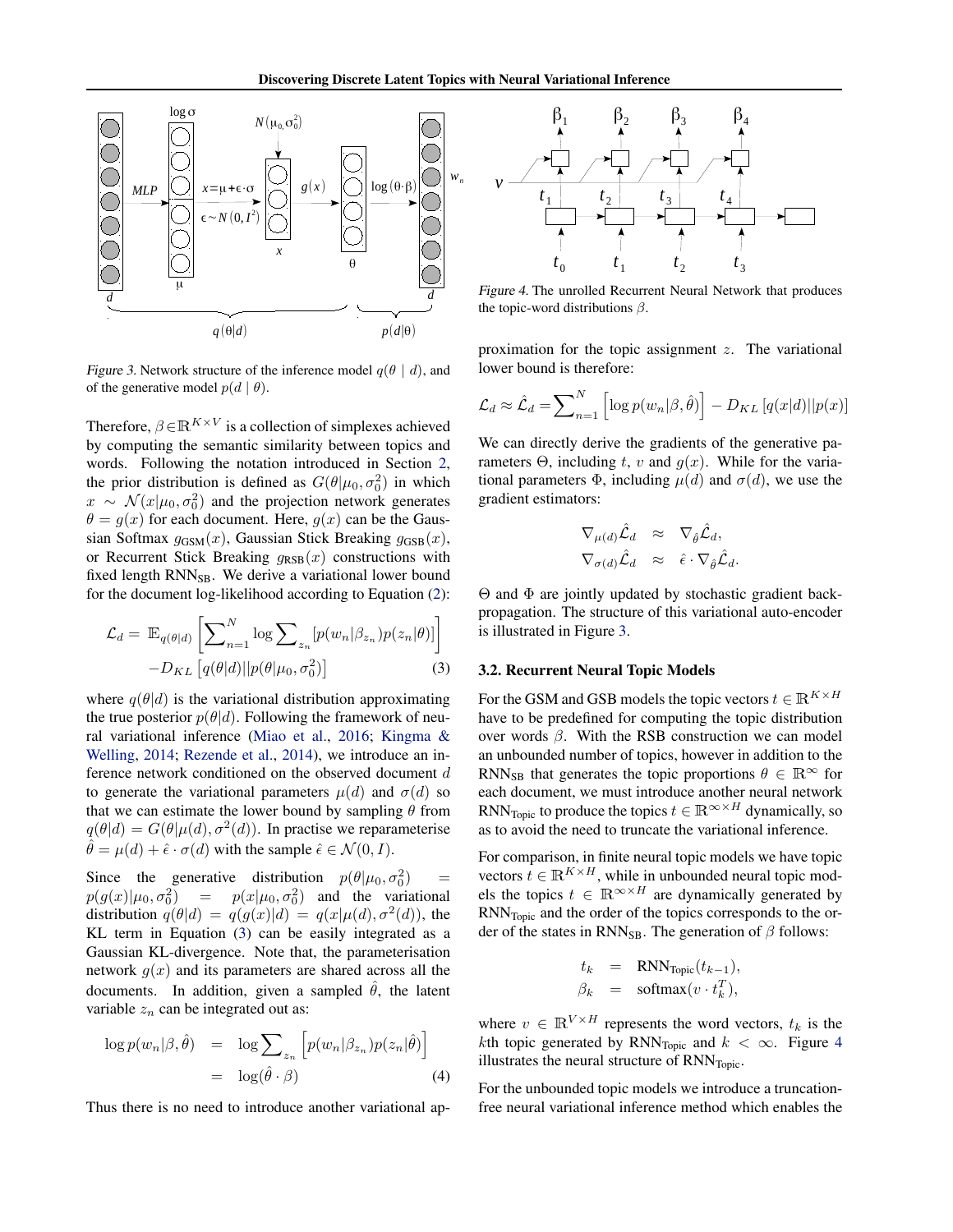<span id="page-4-0"></span>model to dynamically decide the number of active topics. Assume the current active number of topics is  $i$ , RNN<sub>Topic</sub> generates  $t^i \in \mathbb{R}^{i \times H}$  by an  $i-1$  step stick-breaking process (the logit for the *n*th topic is the remaining stick after  $i - 1$ breaks). The variational lower bound for a document  $d$  is:

$$
\mathcal{L}_d^i \approx \sum\nolimits_{n=1}^N \left[ \log p(w_n | \beta^i, \hat{\theta}^i) \right] - D_{KL} \left[ q(x | d) || p(x) \right],
$$

where  $\hat{\theta}^i$  corresponds to the topic distribution over words  $\beta^t$ . In order to dynamically increase the number of topics, the model proposes the ith break on the stick to split the  $(i + 1)$ th topic. In this case, RNN<sub>Topic</sub> proceeds to the next state and generates topic  $t^{(i+1)}$  for  $\beta^{(i+1)}$  and the RNN<sub>SB</sub> generates  $\hat{\theta}^{(i+1)}$  by an extra break of the stick. Firstly, we compute the likelihood increase brought by topic  $i$  across the documents D:

$$
\mathcal{I} = \sum\nolimits_d^D {\left[ {{\mathcal{L}^{i}_d} - {\mathcal{L}^{i-1}_d}} \right]} \mathbin{/}\sum\nolimits_d^D [{\mathcal{L}^{i}_d}]
$$

Then, we employ an acceptance hyper-parameter  $\gamma$  to decide whether to generate a new topic. If  $\mathcal{I} > \gamma$ , the previous proposed new topic (the ith topic) contributes to the generation of words and we increase the active number of topics i by 1, otherwise we keep the current i unchanged. Thus  $\gamma$ controls the rate at which the model generates new topics. In practise, the increase of the lower bound is computed over mini-batches so that the model is able to generate new topics before the current epoch is finished. The details of the algorithm are described in Algorithm 1.

### 3.3. Topic vs. Document Models

In most topic models, documents are modelled by a mixture of topics, and each word is associated with a single topic latent variable, e.g. LDA and GSM. However, the NVDM [\(Miao et al.,](#page-8-0) [2016\)](#page-8-0) is implemented as a VAE [\(Kingma &](#page-8-0) [Welling,](#page-8-0) [2014\)](#page-8-0) without modelling topics explicitly. The major difference is that NVDM employs a softmax decoder (Equation 5) to generate all of the words of a document conditioned on the document representation  $\theta$ :

$$
\log p(w_n|\beta, \hat{\theta}) = \log \text{softmax}(\hat{\theta} \cdot \beta). \tag{5}
$$

where both  $\hat{\theta}$  and  $\beta$  are unnormalised. Hence, it breaks the topic model assumption that each document consists of a mixture of topics. Although the latent variables can still be interpreted as topics, these topics are not modelled explicitly since there is no actual topic distribution over words. [Srivastava & Sutton](#page-8-0) [\(2016\)](#page-8-0) interprets the above decoder as a weighted product of experts topic model, here however, we refer to such models that do not directly assign topics to words as document models instead of topic models. We can also convert our neural topic models to neural document models by replacing the mixture decoder (Equation [4\)](#page-3-0) with the softmax decoder (Equation 5). For example in the

Algorithm 1 Unbounded Recurrent Neural Topic Model

|     | 0: Initialise $\Theta$ and $\Phi$ ; Set active topic number i                     |
|-----|-----------------------------------------------------------------------------------|
| 1:  | repeat                                                                            |
| 2:  | for $s \in$ minibatches S do                                                      |
| 3:  | for $k \in [1, i]$ do                                                             |
| 4:  | Compute topic vector $t_k = RNN_{Topic}(t_{k-1})$                                 |
| 5:  | Compute topic distribution $\beta_k = \text{softmax}(v \cdot t_k^T)$              |
| 6:  | end for                                                                           |
| 7:  | for $d \in D_s$ do                                                                |
| 8:  | Sample topic proportion $\hat{\theta} \sim G_{RSB}(\theta   \mu(d), \sigma^2(d))$ |
| 9:  | <b>for</b> $w \in$ document d <b>do</b>                                           |
| 10: | Compute log-likelihood log $p(w \hat{\theta}, \beta)$                             |
| 11: | end for                                                                           |
| 12: | Compute lowerbound $\mathcal{L}_d^{i-1}$ and $\mathcal{L}_d^i$                    |
| 13: | Compute gradients $\nabla_{\Theta, \Phi} \mathcal{L}_d^i$ and update              |
| 14: | end for                                                                           |
| 15: | Compute likelihood increase $\mathcal I$                                          |
| 16: | if $\mathcal{I} > \gamma$ then                                                    |
| 17: | Increase active topic number $i = i + 1$                                          |
| 18: | end if                                                                            |
| 19: | end for                                                                           |
|     | 20: <b>until</b> Convergence                                                      |

GSM construction, if we remove the softmax function over  $\theta$ , and directly apply Equation 5 to generate the words, it reduces to a variant of the NVDM (GSM applies topic and word vectors to compute  $\beta$ , while NVDM directly models a projection  $\beta$  from the latent variables to words).

# 4. Related Work

Topic models have been extensively studied for a variety of applications in document modelling and information retrieval. Beyond LDA, significant extensions have sought to capture topic correlations [\(Blei & Laf](#page-8-0)[ferty,](#page-8-0) [2007\)](#page-8-0), model temporal dependencies [\(Blei & Laf](#page-8-0)[ferty,](#page-8-0) [2006\)](#page-8-0) and discover an unbounded number of topics [\(Teh et al.,](#page-8-0) [2006\)](#page-8-0). Topic models have been extended to capture extra context information such as time [\(Wang &](#page-9-0) [McCallum,](#page-9-0) [2006\)](#page-9-0), authorship [\(Rosen-Zvi et al.,](#page-8-0) [2004\)](#page-8-0), and class labels [\(Mcauliffe & Blei,](#page-8-0) [2008\)](#page-8-0). Such extensions often require carefully tailored graphical models, and associated inference algorithms, to capture the desired context. Neural models provide a more generic and extendable option and a number of works have sought to leverage these, such as the Replicated Softmax [\(Hinton & Salakhutdinov,](#page-8-0) [2009\)](#page-8-0), the Auto-Regressive Document Model [\(Larochelle](#page-8-0) [& Lauly,](#page-8-0) [2012\)](#page-8-0), Sigmoid Belief Document Model [\(Mnih &](#page-8-0) [Gregor,](#page-8-0) [2014\)](#page-8-0), Variational Auto-Encoder Document Model (NVDM) [\(Miao et al.,](#page-8-0) [2016\)](#page-8-0) and TopicRNN Model [\(Dieng](#page-8-0) [et al.,](#page-8-0) [2016\)](#page-8-0). However, these neural works do not explicitly capture topic assignments.

The recent work of [Srivastava & Sutton](#page-8-0) [\(2016\)](#page-8-0) also employs neural variational inference to train topic models and is closely related to our work. Their model follows the original LDA formulation in keeping the Dirichlet-Multinomial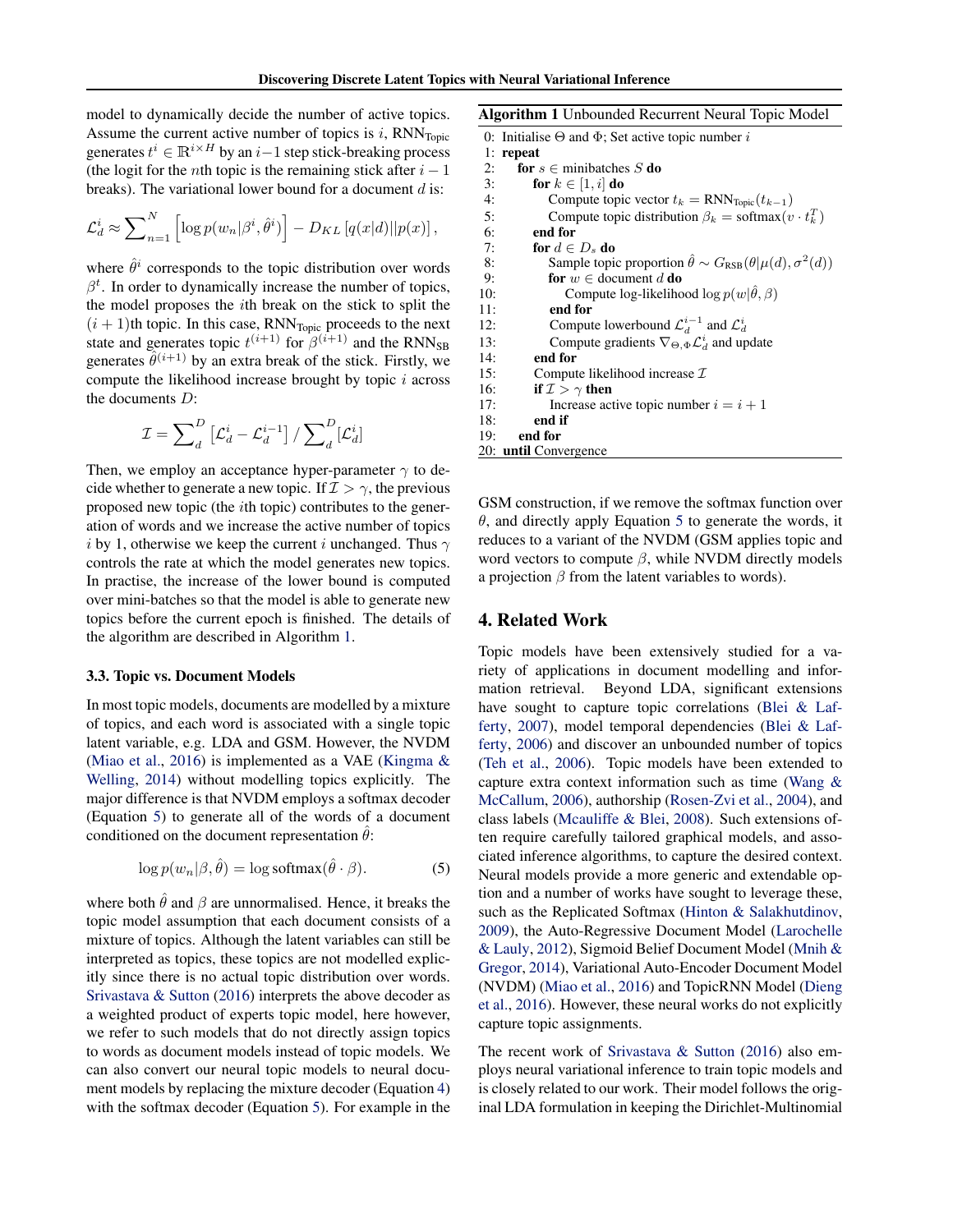Discovering Discrete Latent Topics with Neural Variational Inference

<span id="page-5-0"></span>

| <b>Finite Topic Model</b>        | <b>MXM</b>                 |  | 20News |     | RCV <sub>1</sub> |  |
|----------------------------------|----------------------------|--|--------|-----|------------------|--|
|                                  | 50 200 50                  |  | 200    | 50  | 200              |  |
| <b>GSM</b>                       | 306 272 822 830            |  |        | 717 | 602              |  |
| <b>GSB</b>                       | 309 296 838 826            |  |        | 788 | 634              |  |
| <b>RSB</b>                       | 311 297 835 822 750        |  |        |     | 628              |  |
| OnlineLDA                        | 312 342 893 1015 1062 1058 |  |        |     |                  |  |
| (Hoffman et al., $2010$ )        |                            |  |        |     |                  |  |
| <b>NVLDA</b>                     | 330 357 1073 993 791       |  |        |     | 797              |  |
| (Srivastava & Sutton, 2016)      |                            |  |        |     |                  |  |
| <b>Unbounded Topic Model MXM</b> |                            |  | 20News |     | RCV <sub>1</sub> |  |
| <b>RSB-TF</b>                    | 303                        |  | 825    |     | 622              |  |
| HDP (Wang et al., $2011$ )       | 370                        |  | 937    | 918 |                  |  |

Table 1. Perplexities of the topic models on the test datasets. The upper section of the table lists the results for finite neural topic models, with 50 or 200 topics, on the MXM, 20NewsGroups and RCV1 datasets. We compare our neural topic models with the Gaussian Softmax (GSM), Gaussian Stick Breaking (GSB) and Recurrent Stick Breaking (RSB) constructions to the online variational LDA (onlineLDA) [\(Hoffman et al.,](#page-8-0) [2010\)](#page-8-0) and neural variational inference LDA (NVLDA) [\(Srivastava & Sutton,](#page-8-0) [2016\)](#page-8-0) models. The lower section shows the results for the unbounded topic models, including our truncation-free RSB (RSB-TF) and the online HDP topic model [\(Wang et al.,](#page-9-0) [2011\)](#page-9-0).

parameterisation and applies a Laplace approximation to allow gradient to back-propagate to the variational distribution. In contrast, our models directly parameterise the multinomial distribution with neural networks and jointly learn the model and variational parameters during inference. [Nalisnick & Smyth](#page-8-0) [\(2016\)](#page-8-0) proposes a reparameterisation approach for continuous latent variables with Beta prior, which enables neural variational inference for Dirichlet process. However, Taylor expansion is required to approximate the KL Divergence while having multiple draws from the Kumaraswamy variational distribution. In our case, we can easily apply the Gaussian reparametersation trick with only one draw from the Gaussian distribution.

# 5. Experiments

We perform an experimental evaluation employing three datasets: *MXM*<sup>2</sup> song lyrics, *20NewsGroups*<sup>3</sup> and Reuters *RCV1-v2*<sup>4</sup> news. *MXM* is the official lyrics collection of the Million Song Dataset with 210,519 training and 27,143 testing datapoints respectively. The *20NewsGroups* corpus is divided into 11,314 training and 7,531 testing documents, while the *RCV1-v2* corpus is a larger collection with 794,414 training and 10,000 test cases from Reuters

3 http://qwone.com/ jason/20Newsgroups

4 http://trec.nist.gov/data/reuters/reuters.html

| <b>Finite Document Model</b>        |  |     |                          | MXM 20News RCV1 |                  |     |  |
|-------------------------------------|--|-----|--------------------------|-----------------|------------------|-----|--|
|                                     |  |     | 50 200 50 200 50 200     |                 |                  |     |  |
| <b>GSM</b>                          |  |     | 270 267 787 829 653 521  |                 |                  |     |  |
| <b>GSB</b>                          |  |     | 285 275 816 815 712 544  |                 |                  |     |  |
| <b>RSB</b>                          |  |     | 286 283 785 792 662 534  |                 |                  |     |  |
| <b>NVDM</b>                         |  |     | 345 345 837 873 717 588  |                 |                  |     |  |
| (Miao et al., 2016)                 |  |     |                          |                 |                  |     |  |
| ProdLDA                             |  |     | 319 326 1009 989 780 788 |                 |                  |     |  |
| (Srivastava & Sutton, 2016)         |  |     |                          |                 |                  |     |  |
| Unbounded Document Model MXM 20News |  |     |                          |                 | RCV <sub>1</sub> |     |  |
| RSB-TF                              |  | 285 | 788                      |                 |                  | 532 |  |

Table 2. Perplexities of document models on the test datasets. The table compares the results for a fixed dimension latent variable, 50 or 200, achieved by our neural document models to Product of Experts LDA (prodLDA) [\(Srivastava & Sutton,](#page-8-0) [2016\)](#page-8-0) and the Neural Variational Document Model (NVDM) [\(Miao et al.,](#page-8-0) [2016\)](#page-8-0).

newswire stories. We employ the original 5,000 vocabulary provided for *MXM*, while the other two datasets are processed by stemming, filtering stopwords and taking the most frequent  $2,000^5$  and  $10,000$  words as the vocabularies.

The hidden dimension of the MLP for constructing  $q(\theta|d)$ is 256 for all the neural topic models and the benchmarks that apply neural variational inference (e.g. NVDM, pro-LDA, NVLDA), and 0.8 dropout is applied on the output of the MLP before parameterising the diagonal Gaussian distribution. Grid search is carried out on learning rate and batch size for achieving the held-out perplexity. For the recurrent stick breaking construction we use a one layer LSTM cell (256 hidden units) for constructing the recurrent neural network. For the finite topic models we set the maximum number of topics  $K$  as 50 and 200. The models are trained by Adam [\(Kingma & Ba,](#page-8-0) [2015\)](#page-8-0) and only one sample is used for neural variational inference. We follow the optimisation strategy of [Miao et al.](#page-8-0) [\(2016\)](#page-8-0) by alternately updating the model parameters and the inference network. To alleviate the redundant topics issue, we also apply topic diversity regularisation [\(Xie et al.,](#page-9-0) [2015\)](#page-9-0) while carrying out neural variational inference (Appendix [B\)](#page-10-0).

### 5.1. Evaluation

We use Perplexity as the main metric for assessing the generalisation ability of our generative models. Here we use the variational lower bound to estimate the document perplexity:  $\exp(-\frac{1}{D}\sum_{d}^{D}\frac{1}{N_d}\log p(d))$  following [Miao et al.](#page-8-0) [\(2016\)](#page-8-0). Table 1 presents the test document perplexities of the topic models on the three datasets. Amongst the finite topic models, the Gaussian softmax construction (GSM)

<sup>2</sup> http://labrosa.ee.columbia.edu/millionsong/musixmatch [\(Bertin-Mahieux et al.,](#page-8-0) [2011\)](#page-8-0)

<sup>&</sup>lt;sup>5</sup>We use the vocabulary provided by [Srivastava & Sutton](#page-8-0) [\(2016\)](#page-8-0) for direct comparison.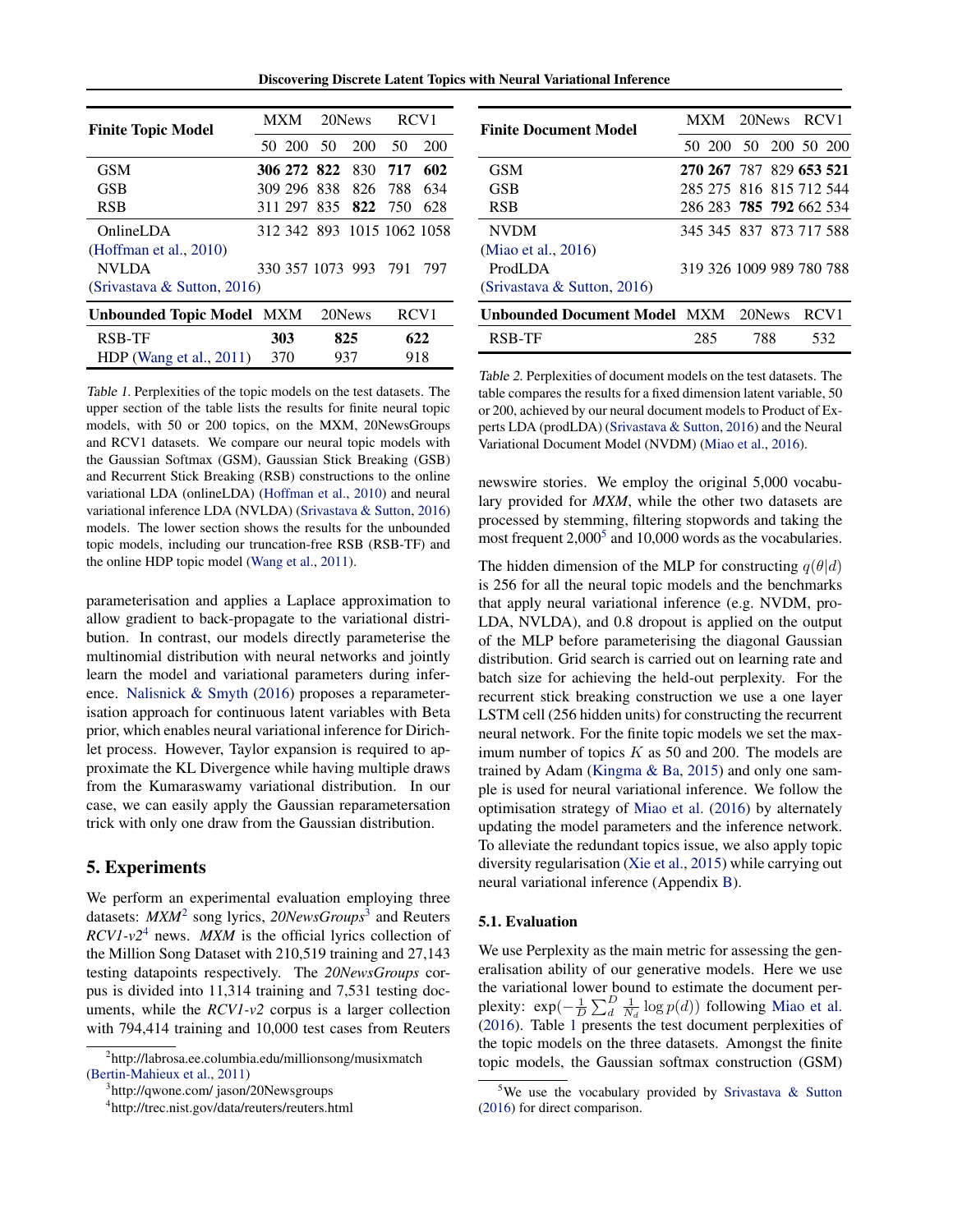achieves the lowest perplexity in most cases, while all of the GSM, GSB and RSB models are significantly better than the benchmark LDA and NVLDA models. Amongst our selection of unbounded topic models, we compare our truncation-free RSB model, which applies an RNN to dynamically increase the active topics ( $\gamma$  is empirically set as  $5e^{-5}$ ), with the traditional non-parametric HDP topic model [\(Teh et al.,](#page-8-0) [2006\)](#page-8-0). Here we see that the recurrent neural topic model performs significantly better than the HDP topic model on perplexity.

Next we evaluate our neural network parameterisations as document models with the implicit topic distribution introduced in Section [3.3.](#page-4-0) Table [2](#page-5-0) compares the proposed neural document models with the benchmarks. According to our experimental results, the generalisation abilities of the GSM, GSB and RSB models are all improved by switching to an implicit topic distribution, and their performance is also significantly better than the NVDM and ProdLDA. We hypothesise that this effect is due to the models not needing to infer the topic-word assignments, which makes optimisation much easier. Interestingly, the RSB model performs better than the GSM and GSB on *20NewsGroups* in both the 50 and 200 topic settings. This is possibly due to the fact that GSM and GSB apply linear transformations  $W_1$ and  $W_2$  to generate the hidden variable  $\theta$  and breaking proportions  $\eta$  from a Gaussian draw, while the RSB applies recurrent neural networks to produce  $\eta$  in a sequence which induces dependencies in  $\eta$  and helps escape local minima. It is worth noting that the recurrent neural network uses more parameters than the other two models. As mentioned in Section [3.3,](#page-4-0) GSM is a variant of NVDM that applies topic and word vectors to construct the topic distribution over words instead of directly modelling a multinomial distribution by a softmax function, which further simplifies optimisation. If it is not necessary to model the explicit topic distribution over words, using an implicit topic distribution may lead to better generalisation.

To further demonstrate the effectiveness of the stickbreaking construction, Figure 5 presents the average probability of each topic by estimating the posterior probability q(z|d) of each document from *20NewsGroups*. Here we set the number of topics to 400, which is large enough for this dataset. Figure 5a shows that the topics with higher probability are evenly distributed. While in Figure 5a the higher probability ones are placed in the front, and we can see a small tail on the topics after 300. Due to the sparsity inducing property of the stick-breaking construction, the topics on the tail are less likely to be sampled. This is also the advantage of stick-breaking construction when we apply the RSB-TF as a non-parameteric topic model, since the model activates the topics according to the knowledge learned from data and it becomes less sensitive to the hyperparameter controlling the initial number of topics. Figure [6](#page-7-0) shows



Figure 5. Corpus level topic probability distributions.

the impact on test perplexity for the neural topic models when the maximum number of topics is increased. We can see that the performance of the GSM model gets worse if the maximum number of topics exceeds 400, but the GSB and RSB are stable even though the number of topics far outstrips that which the model requires. In addition, the RSB model performs better than GSB when the number of topics is under 200, but it becomes slightly worse than GSB when the number exceeds 400, possibly due to the difficulty of learning long sequences with RNNs.

Figure [7](#page-7-0) shows the convergence process of the truncationfree RSB (RSB-TF) model on the *20NewsGroups*. With different initial number of topics, 10, 30, and 50. The RSB-TF dynamically increases the number of active topics to achieve a better variational lower bound. We can see the training perplexity keeps decreasing while the RSB-TF activates more topics. The numbers of active topics will stabilise when the convergence point is approaching (normally between 200 and 300 active topics on the *20NewsGroups*). Hence, as a non-parametric model, RSB-TF is not sensitive to the initial number of active topics.

In addition since the quality of the discovered topics is not directly reflected by perplexity (i.e. a function of loglikelihood), we evaluate the topic observed coherence by [normalised point-wise mutual information \(NPMI\) \(Lau](#page-8-0)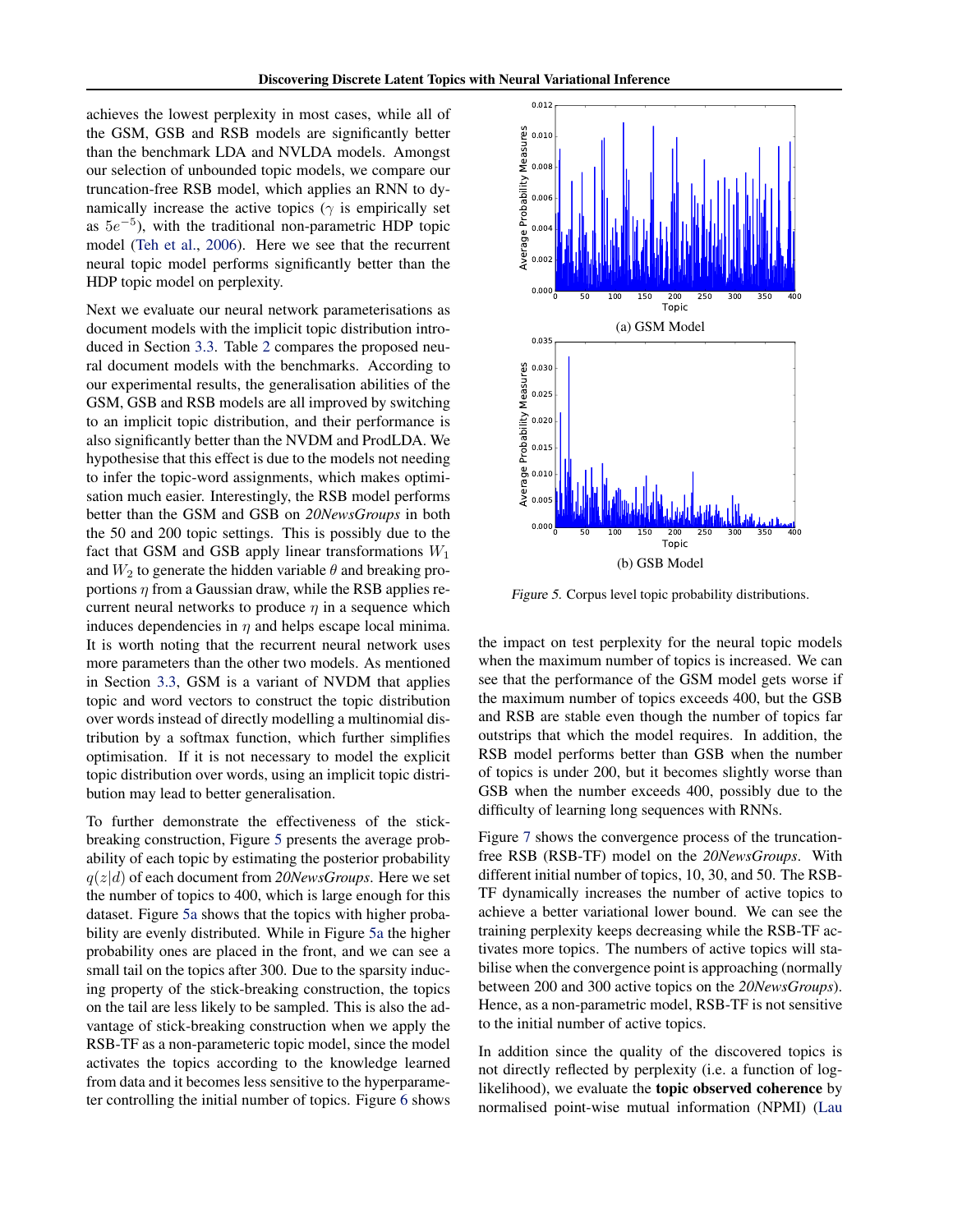<span id="page-7-0"></span>

Figure 6. Test perplexities of the neural topic models with a varying maximum number of topics on the 20NewsGroups dataset. The truncation-free RSB (RSB-TF) dynamically increases the active topics, we use a dashed line to represent its test perplexity for reference in the figure.



Figure 7. The convergence behavior of the truncation-free RSB model (RSB-TF) with different initial active topics on *20News-Groups*. Dash lines represent the corresponding active topics.

[et al.,](#page-8-0) [2014\)](#page-8-0). Table 3 shows the topic observed coherence achieved by the finite neural topic models. According to these results, there does not appear to be a significant difference in topic coherence amongst the neural topic models. We observe that in both the GSB and RSB, the NPMI scores of the former topics in the stick breaking order are higher than the latter ones. It is plausible as the stickbreaking construction implicitly assumes the order of the topics, the former topics obtain more sufficient gradients to update the topic distributions. Likewise we present the results obtained by the neural document models with implicit topic distributions. Though the topic probability distribution over words does not exist, we could rank the words by the positiveness of the connections between the words and each dimension of the latent variable. Interestingly the performance of these document models are significantly better than their topic model counterparts on topic coherence. The results of RSB-TF and HDP are not presented due to the fact that the number of active topics is dynamic, which makes these two models not directly comparable to the others. To further demonstrate the quality of the topics, we produce a t-SNE projection for the estimated topic proportions of each document in Figure 8.

| <b>Topic Model</b> | <b>Topics</b> |                  |  |
|--------------------|---------------|------------------|--|
|                    | 50            | 200              |  |
| <b>GSM</b>         | 0.121         | 0.110            |  |
| GSB                | 0.095         | 0.081            |  |
| <b>RSB</b>         | 0.111         | 0.097            |  |
| OnlineLDA          | 0.131         | 0.112            |  |
| <b>NVLDA</b>       | 0.110         | 0.110            |  |
|                    |               |                  |  |
|                    |               | Latent Dimension |  |
| Document Model     | 50            | 200              |  |
| <b>GSM</b>         | 0.223         | 0.186            |  |
| GSB                | 0.217         | 0.171            |  |
| <b>RSB</b>         | 0.224         | 0.177            |  |
| <b>NVDM</b>        | 0.186         | 0.157            |  |

Table 3. Topic coherence on *20NewsGroups* (higher is better). We compute coherence over the top-5 words and top-10 words for all topics and then take the mean of both values.



Figure 8. t-SNE projection of the estimated topic proportions of each document (i.e.  $q(\theta|d)$ ) from 20NewsGroups. The vectors are learned by the GSM model with 50 topics and each color represents one group from the 20 different groups of the dataset.

# 6. Conclusion

In this paper we have introduced a family of neural topic models using the Gaussian Softmax, Gaussian Stick-Breaking and Recurrent Stick-Breaking constructions for parameterising the latent multinomial topic distributions of each document. With the help of the stick-breaking construction, we are able to build neural topic models which exhibit similar sparse topic distributions as found with traditional Dirichlet-Multinomial models. By exploiting the ability of recurrent neural networks to model sequences of unbounded length, we further present a truncation-free variational inference method that allows the number of topics to dynamically increase. The evaluation results show that our neural models achieve state-of-the-art performance on a range of standard document corpora.

 ${}^{6}$ The best scores we obtained are 0.222 and 0.175 for 50 and 200 topics respectively, but here we report the higher scores from [Srivastava & Sutton](#page-8-0) [\(2016\)](#page-8-0).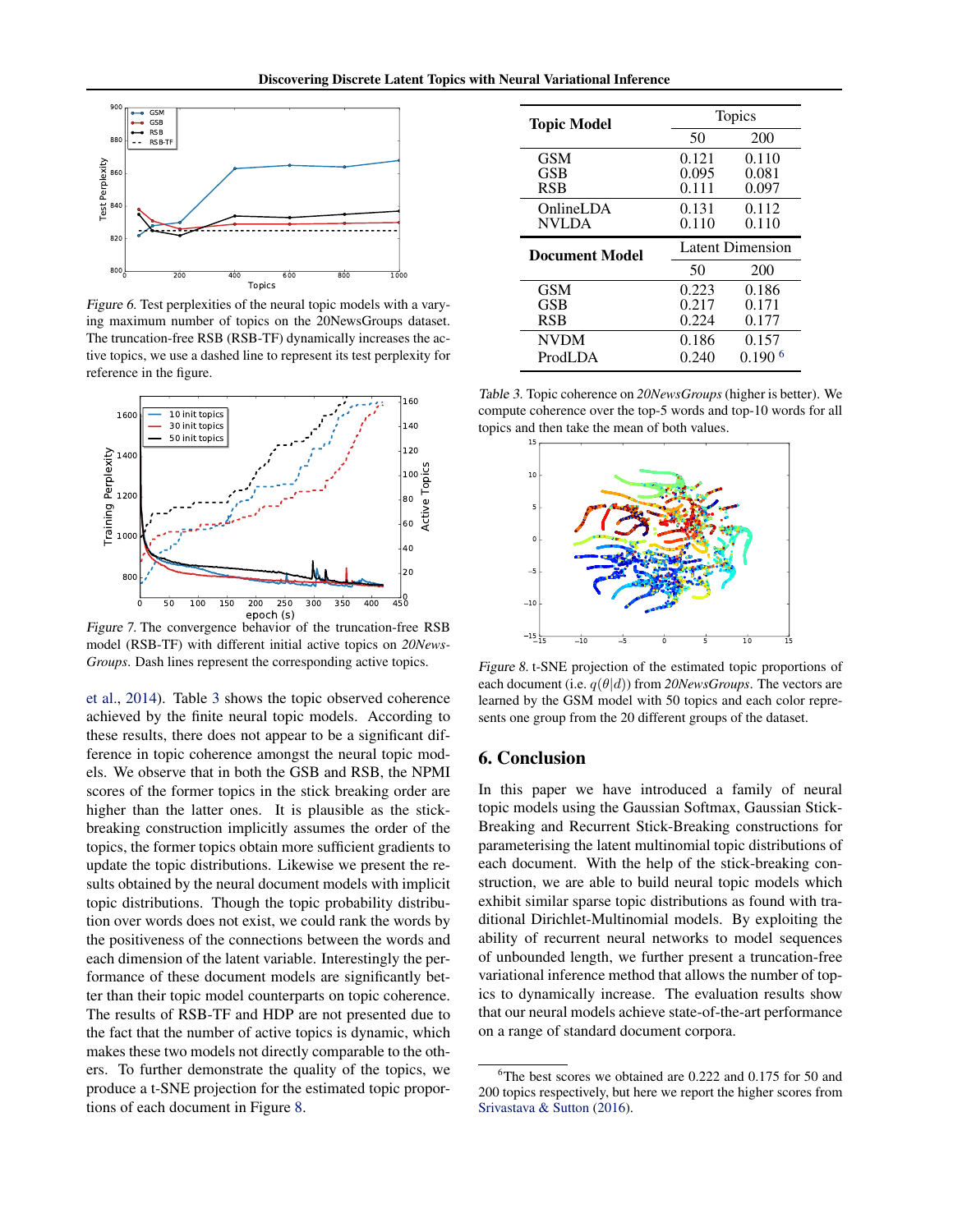# <span id="page-8-0"></span>References

- Attias, Hagai. A variational bayesian framework for graphical models. In *Proceedings of NIPS*, 2000.
- Beal, Matthew James. *Variational algorithms for approximate Bayesian inference*. University of London, 2003.
- Bertin-Mahieux, Thierry, Ellis, Daniel P.W., Whitman, Brian, and Lamere, Paul. The million song dataset. In *Proceedings of the 12th International Conference on Music Information Retrieval (ISMIR)*, 2011.
- Blei, David M and Lafferty, John D. Dynamic topic models. In *Proceedings of ICML*, pp. 113–120. ACM, 2006.
- Blei, David M and Lafferty, John D. A correlated topic model of science. *The Annals of Applied Statistics*, 2007.
- Blei, David M, Ng, Andrew Y, and Jordan, Michael I. Latent dirichlet allocation. *The Journal of Machine Learning Research*, 3:993–1022, 2003.
- Bryant, Michael and Sudderth, Erik B. Truly nonparametric online variational inference for hierarchical dirichlet processes. In *Proceedings of NIPS*, 2012.
- Carlin, Bradley P and Polson, Nicholas G. Inference for nonconjugate bayesian models using the gibbs sampler. *Canadian Journal of statistics*, 19(4):399–405, 1991.
- Dieng, Adji B, Wang, Chong, Gao, Jianfeng, and Paisley, John. Topicrnn: A recurrent neural network with long-range semantic dependency. *arXiv preprint arXiv:1611.01702*, 2016.
- Hinton, Geoffrey E and Salakhutdinov, Ruslan. Replicated softmax: an undirected topic model. In *Proceedings of NIPS*, 2009.
- Hoffman, Matthew, Bach, Francis R, and Blei, David M. Online learning for latent dirichlet allocation. In *Proceedings of NIPS*, pp. 856–864, 2010.
- Hofmann, Thomas. Probabilistic latent semantic indexing. In *Proceedings of SIGIR*, 1999.
- Jordan, Michael I, Ghahramani, Zoubin, Jaakkola, Tommi S, and Saul, Lawrence K. An introduction to variational methods for graphical models. *Machine learning*, 37(2):183–233, 1999.
- Khan, Mohammad Emtiyaz, Mohamed, Shakir, Marlin, Benjamin M, and Murphy, Kevin P. A stick-breaking likelihood for categorical data analysis with latent gaussian models. In *Proceedings of AISTATS*, 2012.
- Kingma, Diederik P. and Ba, Jimmy. Adam: A method for stochastic optimization. In *Proceedings of ICLR*, 2015.
- Kingma, Diederik P and Welling, Max. Auto-encoding variational bayes. In *Proceedings of ICLR*, 2014.
- Landauer, Thomas K, Foltz, Peter W, and Laham, Darrell. An introduction to latent semantic analysis. *Discourse processes*, 25(2-3):259–284, 1998.
- Larochelle, Hugo and Lauly, Stanislas. A neural autoregressive topic model. In *Proceedings of NIPS*, 2012.
- Lau, Jey Han, Newman, David, and Baldwin, Timothy. Machine reading tea leaves: Automatically evaluating topic coherence and topic model quality. In *Proceedings of EACL*, pp. 530–539, 2014.
- LeCun, Yann, Chopra, Sumit, and Hadsell, Raia. A tutorial on energy-based learning. *Predicting structured data*, 2006.
- Mcauliffe, Jon D and Blei, David M. Supervised topic models. In *Advances in neural information processing systems*, pp. 121–128, 2008.
- Miao, Yishu, Yu, Lei, and Blunsom, Phil. Neural variational inference for text processing. In *Proceedings of ICML*, 2016.
- Mnih, Andriy and Gregor, Karol. Neural variational inference and learning in belief networks. In *Proceedings of ICML*, 2014.
- Mnih, Volodymyr, Heess, Nicolas, and Graves, Alex. Recurrent models of visual attention. In *Proceedings of NIPS*, 2014.
- Nalisnick, Eric and Smyth, Padhraic. Deep generative models with stick-breaking priors. *arXiv preprint arXiv:1605.06197*, 2016.
- Rezende, Danilo J, Mohamed, Shakir, and Wierstra, Daan. Stochastic backpropagation and approximate inference in deep generative models. In *Proceedings of ICML*, 2014.
- Rosen-Zvi, Michal, Griffiths, Thomas, Steyvers, Mark, and Smyth, Padhraic. The author-topic model for authors and documents. In *Proceedings of the 20th conference on Uncertainty in artificial intelligence*, pp. 487–494. AUAI Press, 2004.
- Sethuraman, Jayaram. A constructive definition of dirichlet priors. *Statistica sinica*, pp. 639–650, 1994.
- Srivastava, Akash and Sutton, Charles. Neural variational inference for topic models. *Bayesian deep learning workshop, NIPS 2016*, 2016.
- Teh, Yee Whye, Jordan, Michael I, Beal, Matthew J, and Blei, David M. Hierarchical dirichlet processes. *Journal of the American Statistical Asociation*, 101(476), 2006.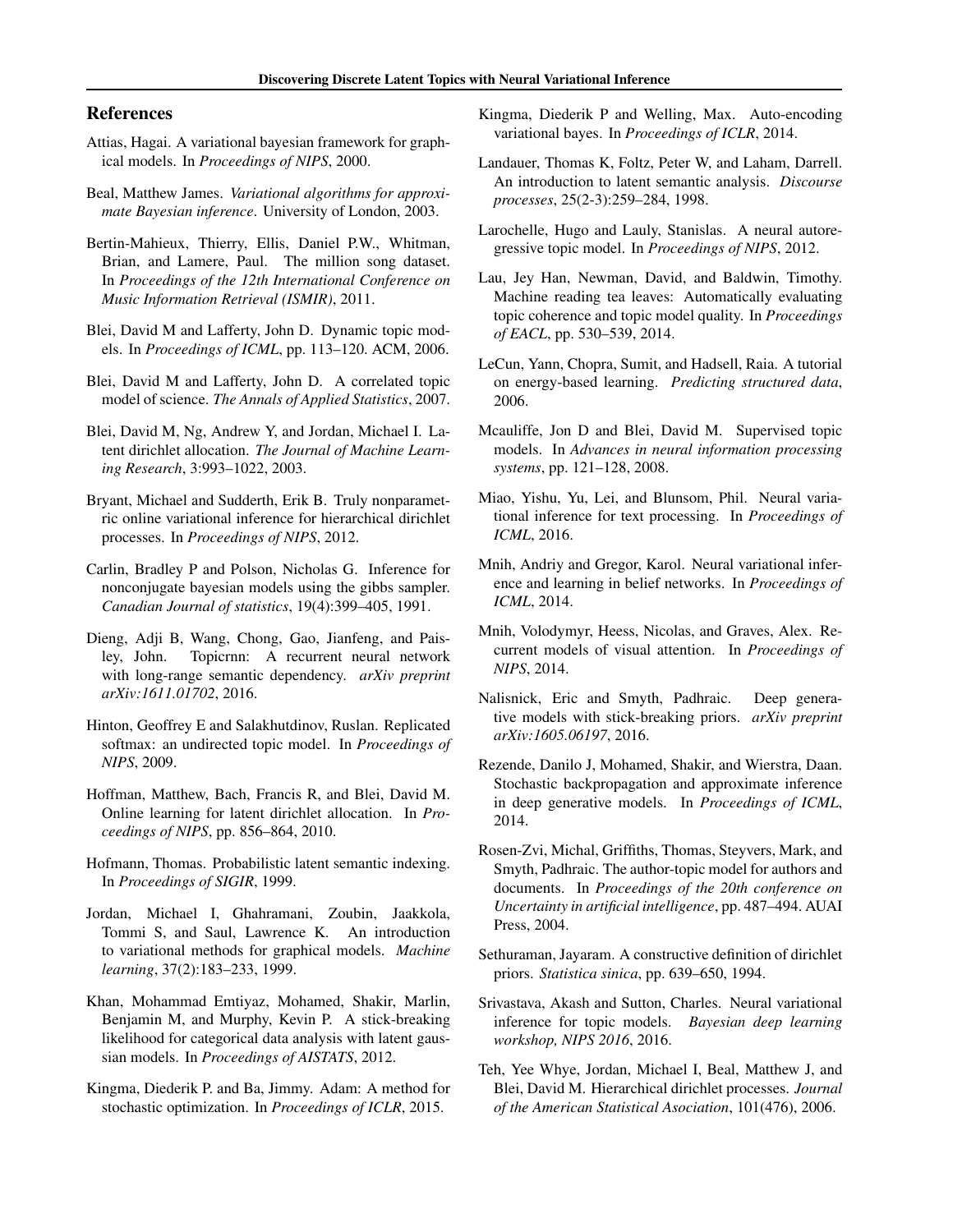- <span id="page-9-0"></span>Wang, Chong and Blei, David M. Variational inference in nonconjugate models. *Journal of Machine Learning Research*, 14(Apr):1005–1031, 2013.
- Wang, Chong, Paisley, John William, and Blei, David M. Online variational inference for the hierarchical dirichlet process. In *Proceedings of AISTATS*, 2011.
- Wang, Xuerui and McCallum, Andrew. Topics over time: a non-markov continuous-time model of topical trends. In *Proceedings of the 12th ACM SIGKDD international conference on Knowledge discovery and data mining*, pp. 424–433. ACM, 2006.
- Xie, Pengtao, Deng, Yuntian, and Xing, Eric. Diversifying restricted boltzmann machine for document modeling. In *Proceedings of KDD*, pp. 1315–1324. ACM, 2015.